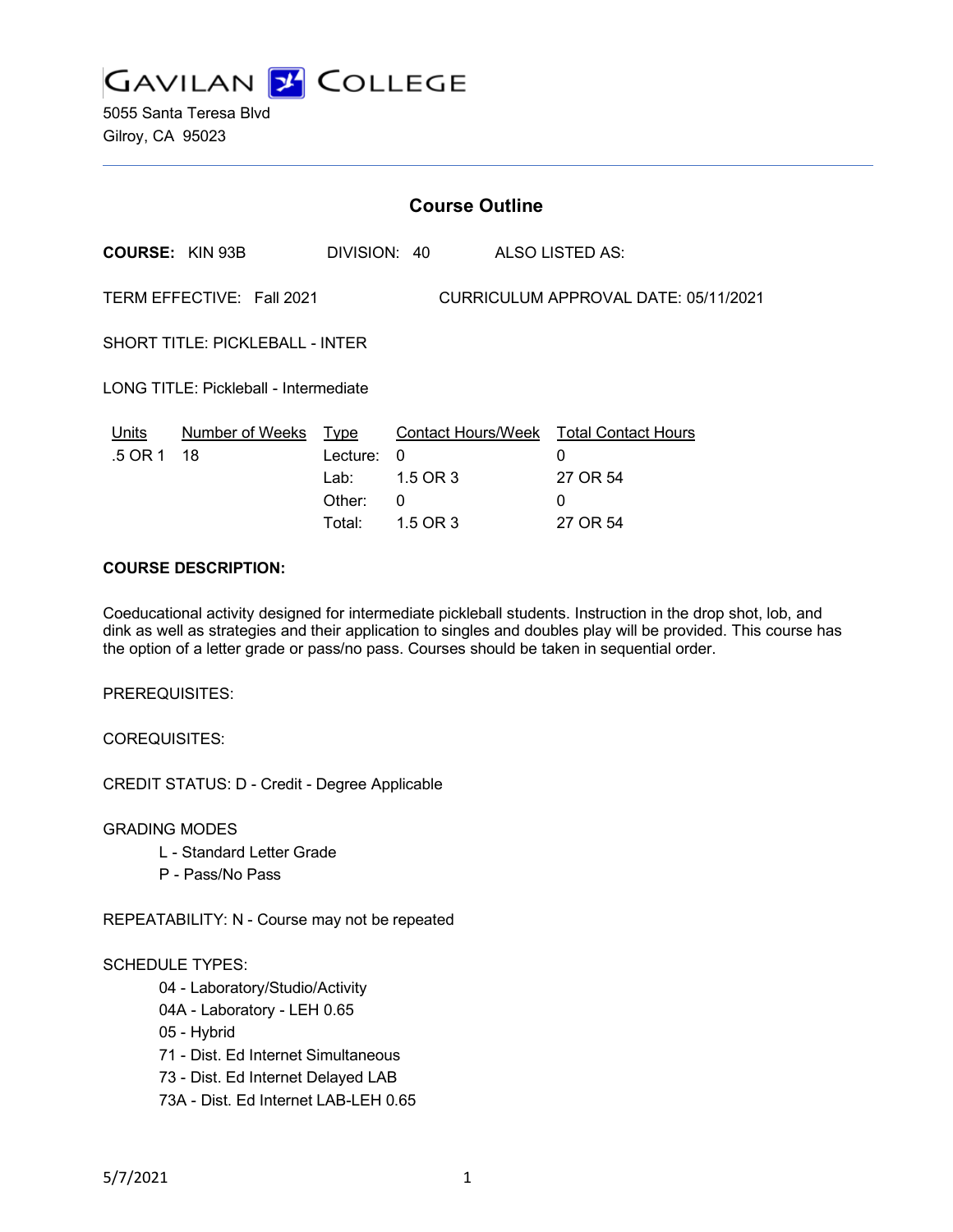## **STUDENT LEARNING OUTCOMES:**

By the end of this course, a student should:

- 1. Demonstrate the drop shot, lob and dink for pickleball.
- 2. Explain and demonstrate singles and doubles strategies.

# **CONTENT, STUDENT PERFORMANCE OBJECTIVES, OUT-OF-CLASS ASSIGNMENTS**

Curriculum Approval Date: 05/11/2021

4.5 - 9 Hours

Content: Orientation: class format, procedures to be followed and methods of grading. Evaluation of the student's skills and knowledge of pickleball. Review safety as well as the pickleball forehand, backhand and volley.

Student Performance Objectives: Explain the course requirements and participate in an evaluation of their current pickleball skills. Explain the importance of safety. Demonstrate the pickleball forehand, backhand and volley.

4.5 - 9 Hours

Content: Review serve and return of serve. Presentation, demonstration and practice on dinking. Discussion on not always trying to hit the ball as hard as you can.

Student Performance Objectives: Demonstrate the serve and return of serve in game-like situations. Discuss the benefits to dinking. Demonstrate in drills and game situations the dink.

#### 4.5 - 9 Hours

Content: Review the dink. Presentation, demonstration and practice of the lob and the drop shot.

Student Performance Objectives: Demonstrate a lob and a drop shot for pickleball. Utilize these skills in rally game situations.

#### 4.5 - 9 Hours

Content: Review of all the skills learned to date. Opportunities for the students to practice their skills during game-like situations will be provided. Presentation on strategies involved in singles and doubles play, including moving up quickly and staying out of the middle.

Student Performance Objectives: Discuss different strategies used in game play. Explain when and why they would be used.

7 - 16 Hours

Content: The opportunity for students to incorporate all their skills; their knowledge of rules, scoring and the court markings; and singles and doubles strategies in game play will be presented. This could include tournament play.

Student Performance Objectives: Demonstrate their skills, rule interpretations and execution of strategies during singles and doubles game play.

2 Hours

Final

## **METHODS OF INSTRUCTION:**

Demonstration, Discussion, Guided Practice